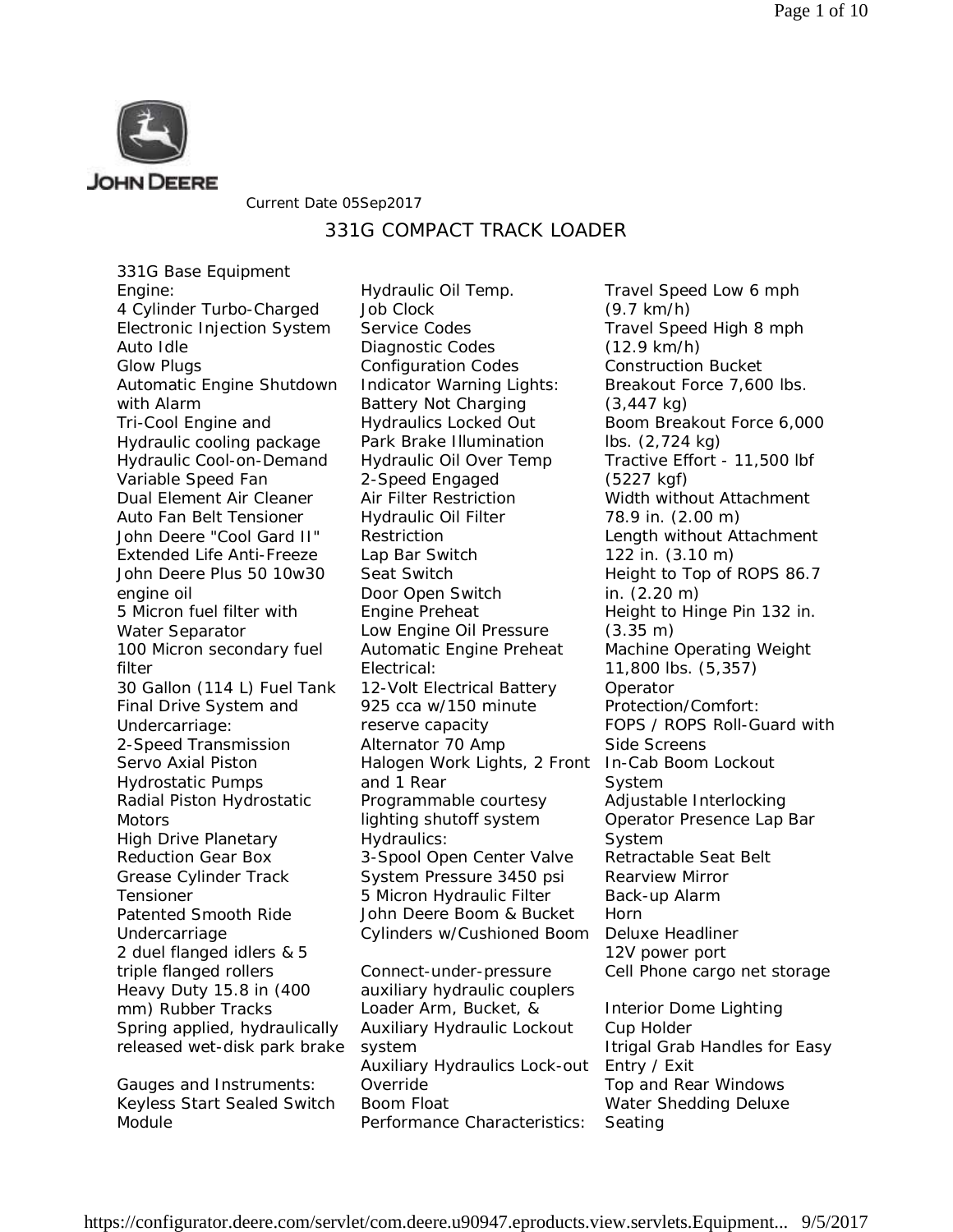| <b>Fuel Gauge</b>          |                            | <b>Convenient Tie Downs</b> |
|----------------------------|----------------------------|-----------------------------|
| Engine Coolant Temperature | Gross Horsepower 90 Hp (67 | Attachment Coupler:         |
| Operator Selectable LCD    | Kw)                        | John Deere patented Quik-   |
| Digital Readout:           | Rated Operating Capacity   | Tatch system (no grease     |
| Hourmeter                  | 3,100 lbs. (1,407 kg)      | required)                   |
| Engine RPM                 | Tipping Load 8,857 lbs.    | Warranty:                   |
| <b>Battery Voltage</b>     | $(4,022 \text{ kg})$       | John Deere 1st Year full    |
| Engine Coolant Temp.       | Hydraulic Pump Flow 24 gpm | machine/Unlimited hours     |
|                            | (91 L/m)                   | w/2nd year of Powertrain    |
|                            |                            | plus Hydraulics up to 2000  |

|                          | Required - You must select one from each category |
|--------------------------|---------------------------------------------------|
| $\overline{\phantom{1}}$ | <b>BASE MACHINE</b>                               |

## F.O.B. Dubuque, Iowa

 $\overline{\mathbf{v}}$ 

| Description               | Code | Price             |
|---------------------------|------|-------------------|
| 331G COMPACT TRACK LOADER |      | 0BE0T \$72,011.00 |

hours

# COMPACT TRACK LOADER VALUE PACKAGES

PRICE LISTED IS A 10% DISCOUNT FOR OPTIONAL EQUIPMENT-EXCLUDING ENGINES. (Each option's price will be listed on the same line as that option.)

| Description                                                                                                                                                                                                                                                                                                                                                                                                                                                                             | Code | Price         |
|-----------------------------------------------------------------------------------------------------------------------------------------------------------------------------------------------------------------------------------------------------------------------------------------------------------------------------------------------------------------------------------------------------------------------------------------------------------------------------------------|------|---------------|
| 331G Standard Compact Track Loader                                                                                                                                                                                                                                                                                                                                                                                                                                                      | 0800 | In Base Price |
| Note: Includes standard equipment                                                                                                                                                                                                                                                                                                                                                                                                                                                       |      |               |
| Utility Package With ISO Pattern Joystick Controls                                                                                                                                                                                                                                                                                                                                                                                                                                      | 0816 | (\$283.00)    |
| Package includes:<br>* EH (ISO Pattern) Joystick Controls (0950)<br>* Less JDLink (1741)<br>* English Operator's Manual & Decals (1501)<br>* Wide Zig-Zag Bar Track - 17.7 in. (2650)<br>* Standard Base Hydraulics (3000)<br>* Ride Control (3100)<br>* 3 in. Seat Belt with Shoulder Harness (4003)<br>* Power Quik-Tatch (5001)<br>* Canopy - ROPS / FOPS (5200)<br>* Standard Lighting Package (5500)<br>* Mechanical Suspension Seat (Vinyl) (6001)<br>* Standard Fan Drive (6500) |      |               |
| Deluxe Cab Package With ISO-H Switchable Controls and<br>EH Joystick Performance Package                                                                                                                                                                                                                                                                                                                                                                                                | 0821 | (\$1,136.00)  |
| Package includes:<br>* ISO-H Switchable Controls and EH Joystick Performance Package (0953)<br>* English Operator's Manual & Decals (1501)<br>* Less JDLink (1741)<br>* Wide Zig-Zag Bar Track - 17.7 in. (2650)<br>* Standard Base Hydraulics (3000)<br>* Ride Control and Hydrulic Self-Level Up (3100)<br>* 3 in. Seat Belt with Shoulder Harness (4003)<br>* Power Quik-Tatch (5001)<br>* Cab Enclosure with Heat, Defrost, & Air Conditioning (5204)                               |      |               |

\* Deluxe Lighting Package (5550)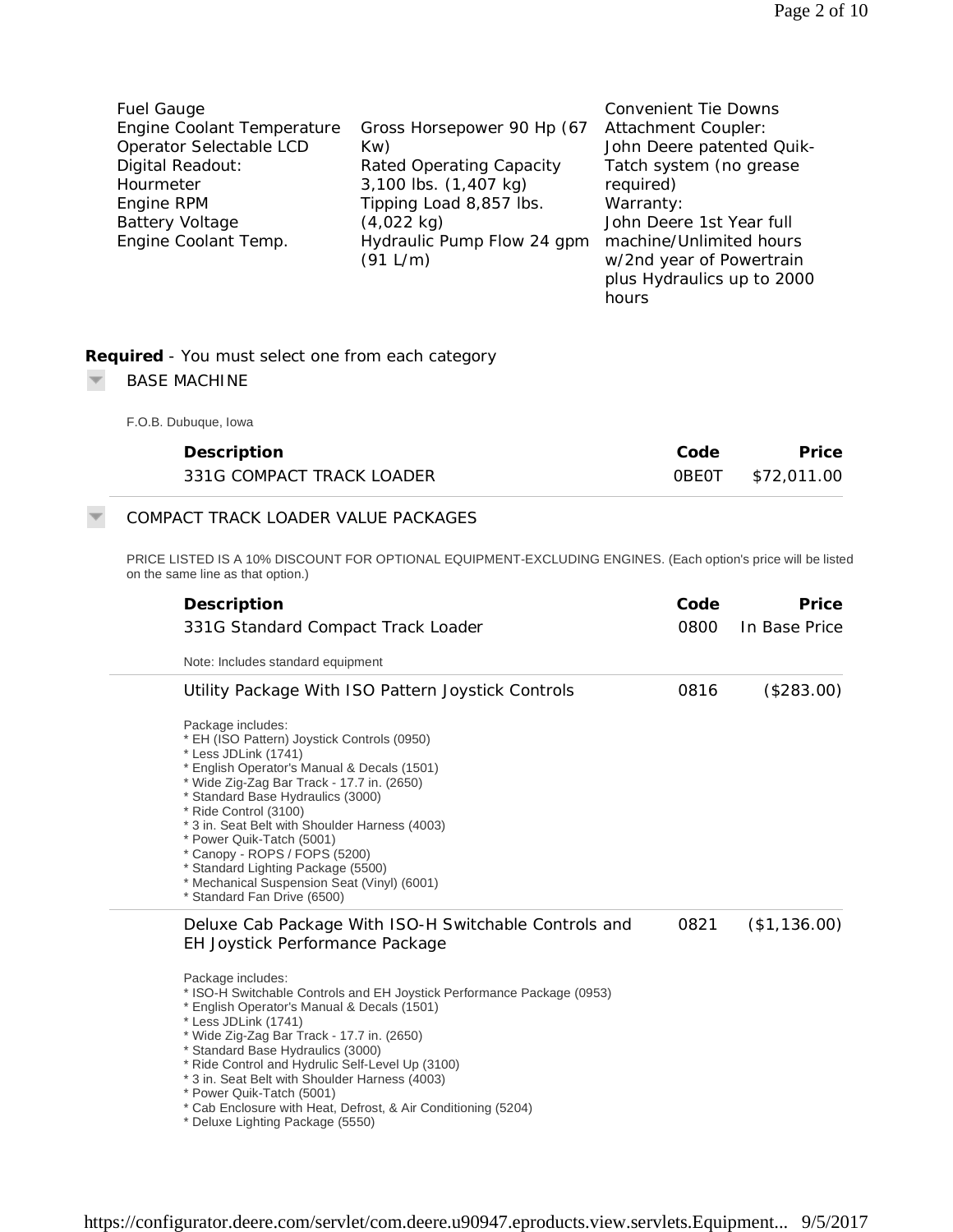\* Air Suspension Seat (Cloth with Heat) (6006)

\* Standard Fan Drive (6500)

- \* Rear View Camera (8042)
- \* Radio, AM/FM with Bluetooth (8342)

\* Foot Rest with Floormat (8380)

#### Deluxe Cab Package With ISO-H Switchable Controls and EH Joystick Performance Package & Hi-Flow 0826 (\$1,496.00)

Package includes:

- \* ISO-H Switchable Controls and EH Joystick Performance Package (0953)
- \* English Operator's Manual & Decals (1501)

\* Less JDLink (1741)

- \* Wide Zig-Zag Bar Track 17.7 in. (2650)
- \* High Flow Hydraulics (3002)
- \* Ride Control and Hydrulic Self-Level Up (3100)
- \* 3 in. Seat Belt with Shoulder Harness (4003)
- \* Power Quik-Tatch (5001)
- \* Cab Enclosure with Heat, Defrost, & Air Conditioning (5204)
- \* Deluxe Lighting Package (5550)
- \* Air Suspension Seat (Cloth with Heat) (6006)
- \* Reversing Fan Drive (6501)
- \* Rear View Camera (8042)
- \* Engine Air Precleaner (8060)
- \* Radio, AM/FM with Bluetooth (8342)
- \* HD Rear Grille (8370) \* Foot Rest with Floormat (8380)
- JDLINK

| Description                                                                                                                                                                                                                                                                                                                                                                            | Code | Price      |
|----------------------------------------------------------------------------------------------------------------------------------------------------------------------------------------------------------------------------------------------------------------------------------------------------------------------------------------------------------------------------------------|------|------------|
| JDLink Ultimate Cellular for the Americas, excluding Costa<br>Rica                                                                                                                                                                                                                                                                                                                     | 1700 | \$1,200.00 |
| Includes JDLink hardware: integrated cab wiring harness, antenna, modular<br>telematics gateway (MTG), and JDLink Ultimate activation                                                                                                                                                                                                                                                  |      |            |
| JDLink utilizes cellular and satellite technology infrastructure that is outside the<br>control of John Deere. Changes to that infrastructure may require customers to<br>purchase compatible JDLink hardware to restore functionality.                                                                                                                                                |      |            |
| Includes 3 year subscription. Annual subscription renewal required after 3 years for<br>continued functionality. JDLink customer account must be created to access<br>JDLink Ultimate data. Go to www.StellarSupport.com to renew or update JDLink<br>subscriptions.                                                                                                                   |      |            |
| Use of this service, and all rights and obligations of John Deere and the Customer<br>(as identified in the applicable agreement), are governed by the terms and<br>conditions outlined in the applicable Services and Software agreements available<br>at www.JohnDeere.com/Agreements. If these terms and conditions are not<br>agreeable do not proceed and do not use the service. |      |            |
| Less JDLink                                                                                                                                                                                                                                                                                                                                                                            | 1741 | No Charge  |
| <b>ENGINE</b>                                                                                                                                                                                                                                                                                                                                                                          |      |            |
| Description                                                                                                                                                                                                                                                                                                                                                                            | Code | Price      |
| Engine - Turbocharged                                                                                                                                                                                                                                                                                                                                                                  | 1301 | \$3,579.00 |
| Required for the United States and available for Canada. Not available for export to<br>markets without ultra-low sulfur fuel. This engine is certified to FT4 EPA emission<br>standards.                                                                                                                                                                                              |      |            |
| Yamnar 4TNV94FHT 3.1L<br>4 Cylinder Turbo-Charged<br>91.2 Gross hp (67.1 kW)<br>87 Net hp (65.0 kW)                                                                                                                                                                                                                                                                                    |      |            |

OPERATOR STATION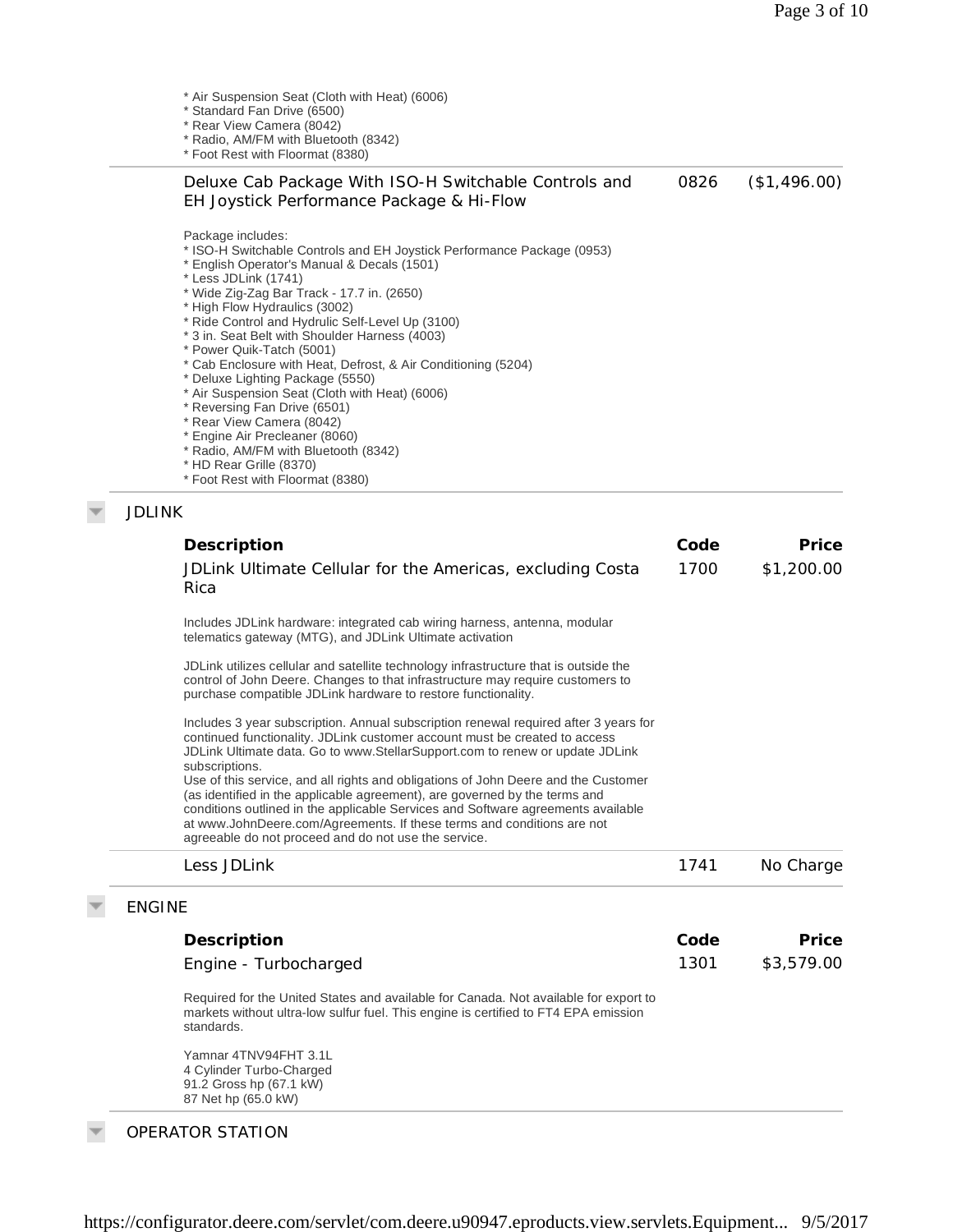|                   | Description                                                                                                                                             | Code | Price         |
|-------------------|---------------------------------------------------------------------------------------------------------------------------------------------------------|------|---------------|
|                   | Canopy - ROPS / FOPS                                                                                                                                    | 5200 | In Base Price |
|                   | Cab Enclosure with Air-Conditioning, Heat and Defrost                                                                                                   | 5204 | \$4,473.00    |
|                   | Requires 2-inch Seat Belt with Shoulder Harness (4001) or 3-inch Seat Belt with<br>Shoulder Harness (4003)                                              |      |               |
|                   | Cab Enclosure with Air-Conditioning, Heat, Defrost, and<br>Severe Duty Door                                                                             | 5205 | \$6,672.00    |
|                   | Requires 2-inch Seat Belt with Shoulder Harness (4001) or 3-inch Seat Belt with<br>Shoulder Harness (4003)                                              |      |               |
| <b>LIGHTING</b>   |                                                                                                                                                         |      |               |
|                   | Description                                                                                                                                             | Code | Price         |
|                   | <b>Standard Lighting Package</b>                                                                                                                        | 5500 | In Base Price |
|                   | Includes 2 front halogen work headlights and rear work light.                                                                                           |      |               |
|                   | Deluxe Lighting Package                                                                                                                                 | 5550 | \$900.00      |
|                   | Includes 2 additional CAB mounted side lights and LED light bulbs for all exterior<br>machine lights.                                                   |      |               |
| <b>SEAT</b>       |                                                                                                                                                         |      |               |
|                   | Description                                                                                                                                             | Code | Price         |
|                   | Mechanical Suspension Seat (Vinyl)                                                                                                                      | 6001 | In Base Price |
|                   | Vinyl, Air-Ride Seat                                                                                                                                    | 6003 | \$452.00      |
|                   | Air Ride Seat (Cloth with Heat)                                                                                                                         | 6006 | \$625.00      |
| <b>SEAT BELTS</b> |                                                                                                                                                         |      |               |
|                   | Description                                                                                                                                             | Code | Price         |
|                   | 2-Inch Seat Belt                                                                                                                                        | 4000 | In Base Price |
|                   | For use with Canopy - ROPS / FOPS (5200)                                                                                                                |      |               |
|                   | 2-Inch Seat Belt with Shoulder Harness                                                                                                                  | 4001 | \$212.00      |
|                   | 3-Inch Seat Belt with Shoulder Harness                                                                                                                  | 4003 | \$279.00      |
| <b>CONTROLS</b>   |                                                                                                                                                         |      |               |
|                   | Description                                                                                                                                             | Code | Price         |
|                   | E-H (ISO Pattern) Joystick Controls                                                                                                                     | 0950 | In Base Price |
|                   | ISO-H Switchable Controls and EH Joystick Performance<br>Package                                                                                        | 0953 | \$1,035.00    |
|                   | Includes Switchable Controls between ISO Joystick Control or H-Pattern Joystick<br>control modes.<br>Joystick handles fully populated with all buttons. |      |               |
|                   | Switchable Accelerator/Decelerator foot throttle.                                                                                                       |      |               |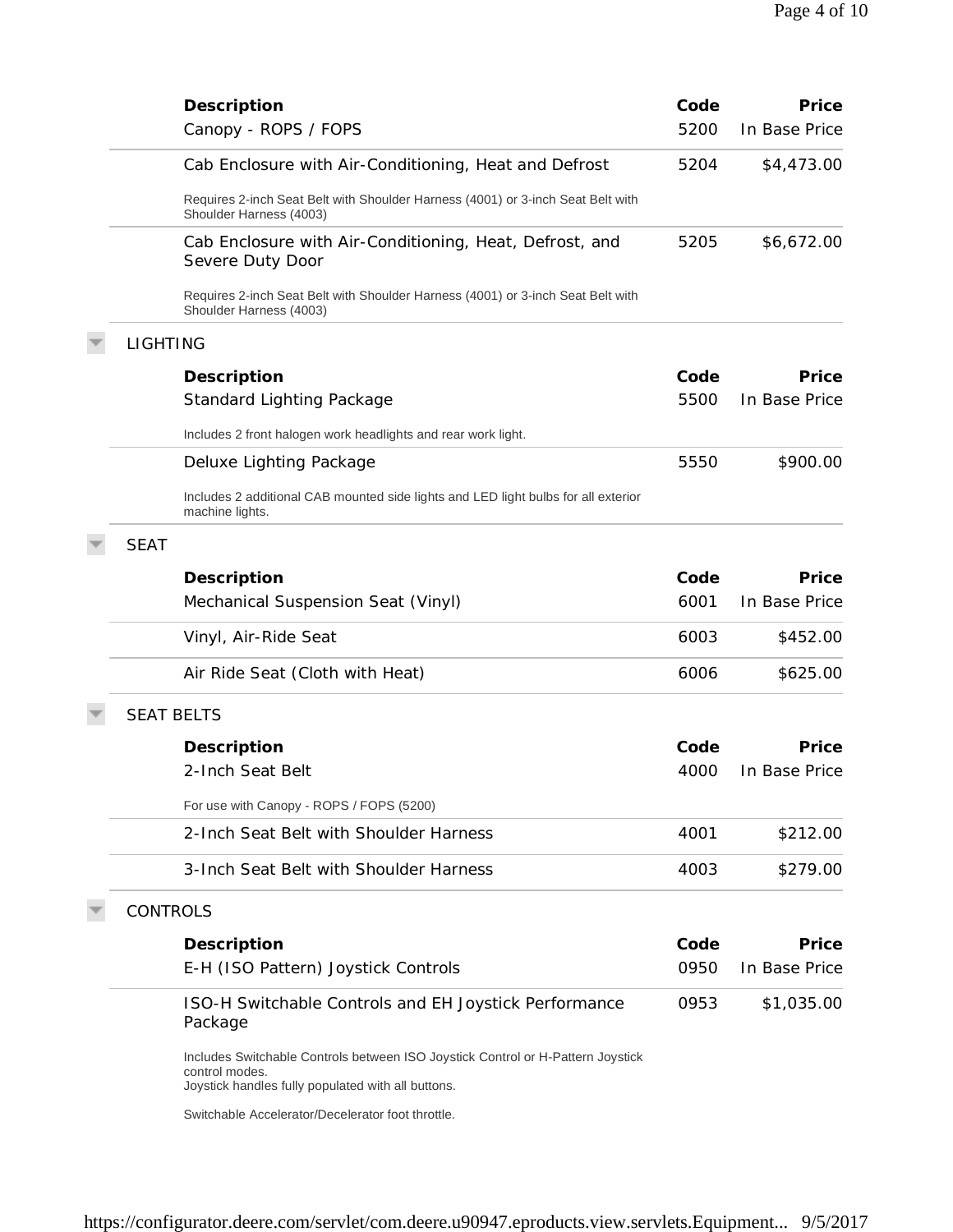| EH Joystick Performance Package Features:<br>Selectable propel speeds<br>Creeper Mode<br>Boom and Bucket speed settings<br>12V 3 Pin and 14 Pin Attachment Control Harness & Dash mounted 4th function<br><b>Rocker Switch</b> |      |               |
|--------------------------------------------------------------------------------------------------------------------------------------------------------------------------------------------------------------------------------|------|---------------|
| 3-Way Switchable Controls and EH Joystick Performance<br>Package                                                                                                                                                               | 0993 | \$2,185.00    |
| Includes Three way Switchable Controls between EH Foot Control, ISO Joystick<br>Control, or H-Pattern Joystick control modes.                                                                                                  |      |               |
| Includes Switchable Accelerator/Decelerator with right side foot pedal throttle when<br>operating in ISO or H-Pattern Joystick Control mode.                                                                                   |      |               |
| EH Joystick Performance Package Features:<br>Selectable propel speeds<br>Creeper Mode<br>Boom and Bucket speed settings<br>12V 3 Pin and 14 Pin Attachment Control Harness & Dash mounted 4th function<br><b>Rocker Switch</b> |      |               |
| <b>HYDRAULIC OPTIONS</b>                                                                                                                                                                                                       |      |               |
| Description                                                                                                                                                                                                                    | Code | Price         |
| <b>Standard Hydraulics</b>                                                                                                                                                                                                     | 3000 | In Base Price |
| Pump Flow = $23.5$ gpm                                                                                                                                                                                                         |      |               |
| <b>High Flow Hydraulics</b>                                                                                                                                                                                                    | 3002 | \$1,830.00    |
| Pump Flow = $36.5$ gpm                                                                                                                                                                                                         |      |               |
| Includes 1/2 in Auxiliary coupler sizes.                                                                                                                                                                                       |      |               |
| RIDE CONTROL                                                                                                                                                                                                                   |      |               |
| Description                                                                                                                                                                                                                    | Code | Price         |
| Ride Control and Hydraulic Self-Level Up                                                                                                                                                                                       | 3100 | \$1,250.00    |
| Less Ride Control and Self-Level Up                                                                                                                                                                                            | 3101 | In Base Price |
| QUIK-TATCH                                                                                                                                                                                                                     |      |               |
| Description                                                                                                                                                                                                                    | Code | Price         |
| Manual Quik-Tatch                                                                                                                                                                                                              | 5000 | In Base Price |
| Power Quik-Tatch                                                                                                                                                                                                               | 5001 | \$724.00      |
| <b>COOLING FAN</b>                                                                                                                                                                                                             |      |               |
| Description                                                                                                                                                                                                                    | Code | Price         |
| <b>Standard Fan Drive</b>                                                                                                                                                                                                      | 6500 | In Base Price |
| Reversing Fan Drive                                                                                                                                                                                                            | 6501 | \$830.00      |
| <b>TRACKS</b>                                                                                                                                                                                                                  |      |               |
| Description                                                                                                                                                                                                                    | Code | Price         |
| Narrow Offset Block Lug Rubber Tracks - 15.8 in.                                                                                                                                                                               | 2505 | In Base Price |

https://configurator.deere.com/servlet/com.deere.u90947.eproducts.view.servlets.Equipment... 9/5/2017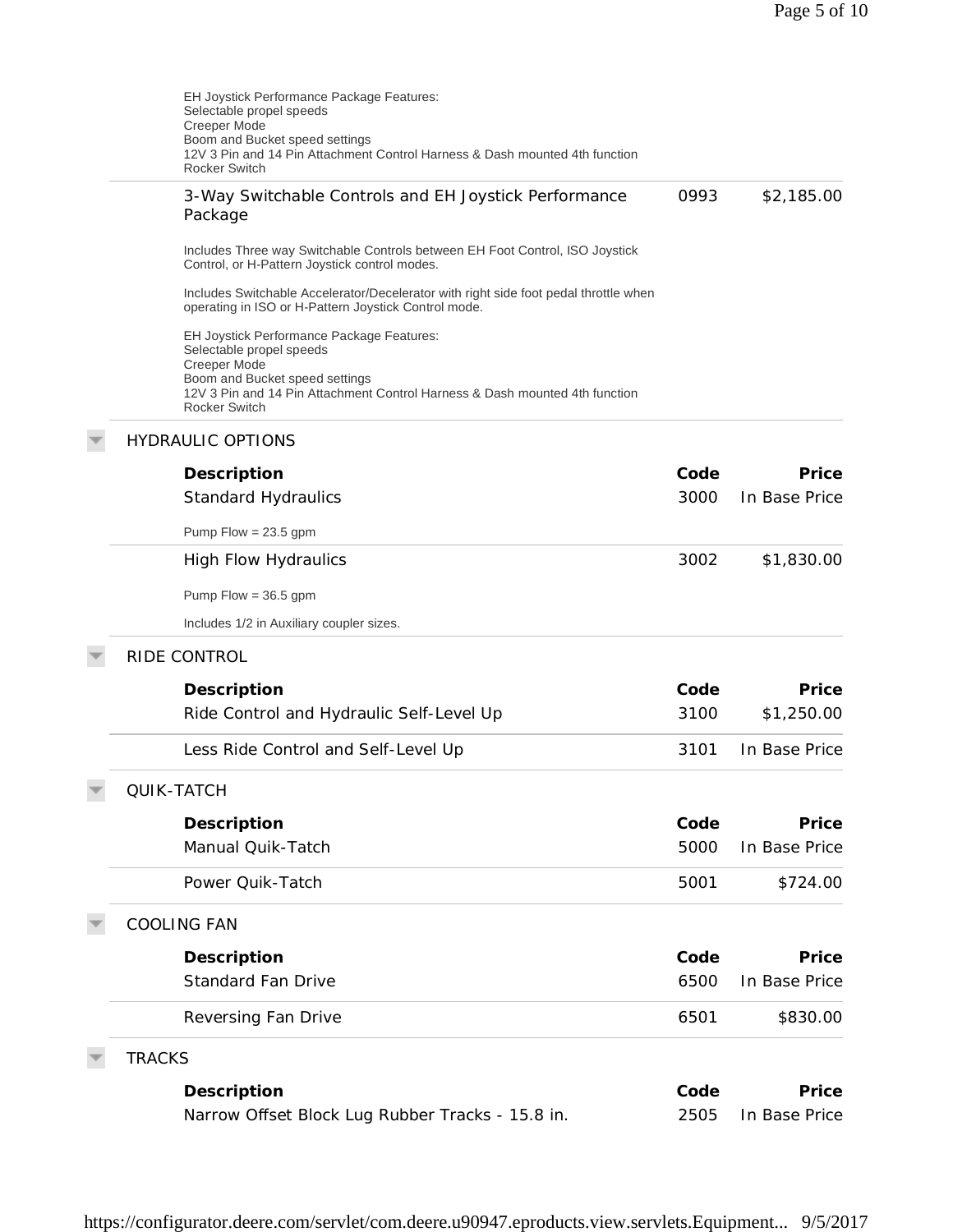| Gives 78.9 inch CTL width.                           |      |           |
|------------------------------------------------------|------|-----------|
| Wide Offset Block Lug Rubber Tracks - 17.7 in.       | 2605 | \$277.00  |
| Gives 80.7 inch CTL width.                           |      |           |
| Wide Zig-Zag Bar Track - 17.7 in.                    | 2650 | \$477.00  |
| <b>OPERATOR MANUAL &amp; DECALS</b>                  |      |           |
| Description                                          | Code | Price     |
| English Operator's Manual & Decals                   | 1501 | No Charge |
| For use with FT4 Engine                              |      |           |
| English Operator's Manual & No Text Decals           | 1503 | No Charge |
| Not for Canada<br>For use with IT4/Stage IIIB Engine |      |           |
| French Operator's Manual & Decals                    | 1510 | No Charge |
| For use with FT4 Engine                              |      |           |
| French Operator's Manual & No Text Decals            | 1512 | No Charge |
| Not for Canada<br>For use with IT4/Stage IIIB Engine |      |           |
| Spanish Operator's Manual & Decals                   | 1515 | No Charge |
| For use with FT4 Engine                              |      |           |
| Optional - Select as desired                         |      |           |
| KITS AND ACCESSORIES - FACTORY INSTALLED             |      |           |
| Description                                          | Code | Price     |
| Rear View Camera                                     | 8042 | \$850.00  |
| Includes 5" LCD monitor.                             |      |           |
| Cold Start Package                                   | 8050 | \$303.00  |
| Includes Block Heater and XR Hydraulic Oil.          |      |           |
| Engine Air Precleaner                                | 8060 | \$455.00  |
| <b>Hazard Warning Lights</b>                         | 8075 | \$159.00  |
| Chrome Exhaust                                       | 8225 | \$328.00  |
| Counterweight, Stackable (Single Set)                | 8300 | \$349.00  |
| Includes 2 - 86 lb weights (39 Kg)                   |      |           |
| Counterweight, Stackable (Second Set)                | 8305 | \$349.00  |
| Includes 2 - 86 lb weights (39 Kg)                   |      |           |
| Counterweight, Stackable (Third Set)                 | 8310 | \$349.00  |
| Includes 2 - 86 lb weights (39 Kg)                   |      |           |
|                                                      |      |           |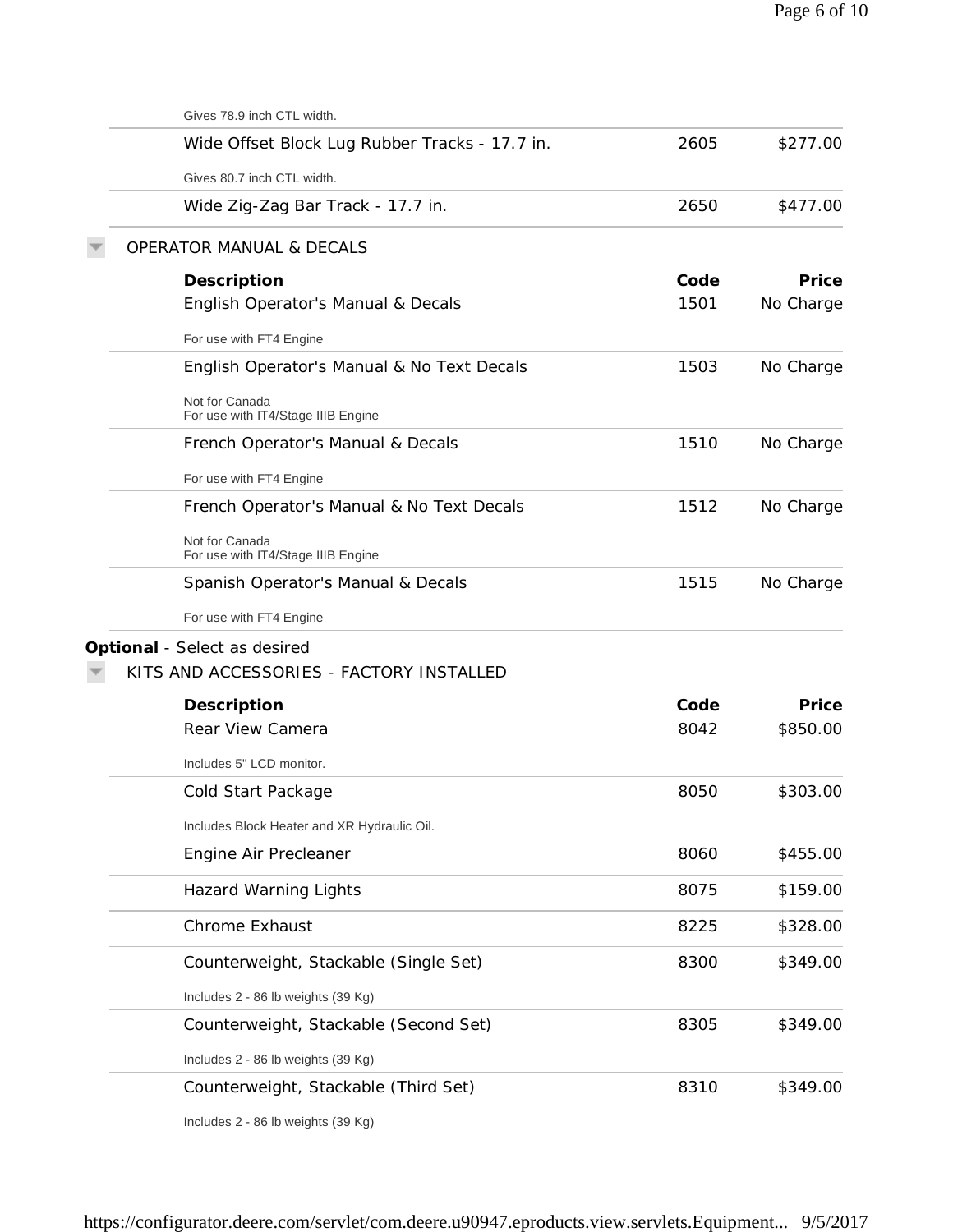| Requires Counterweight, Stackable (Second Set) (8305)                                                                                                                           |          |            |
|---------------------------------------------------------------------------------------------------------------------------------------------------------------------------------|----------|------------|
| Radio, AM/FM with Bluetooth                                                                                                                                                     | 8342     | \$600.00   |
| <b>HD Rear Grille</b>                                                                                                                                                           | 8370     | \$486.00   |
| Provides protection to cooling package.                                                                                                                                         |          |            |
| Foot Rest with Floormat                                                                                                                                                         | 8380     | \$144.00   |
| For use with E-H (ISO Pattern) Joystick Controls (0950), or E-H (H Pattern)<br>Joystick Controls (0975).                                                                        |          |            |
| <b>BUCKETS:</b>                                                                                                                                                                 |          |            |
| See Attachments for Multi-Purpose Buckets                                                                                                                                       |          |            |
| Description                                                                                                                                                                     | Code     | Price      |
| 84 in. HD Construction Bucket (21.0 cu. ft.)                                                                                                                                    | 9061     | \$1,286.00 |
| 84 in. HD Construction Bucket (21.0 cu. ft.) with Edge                                                                                                                          | 9062     | \$1,422.00 |
| 84 in. HD Tooth Bucket (21.0 cu. ft.)                                                                                                                                           | 9231     | \$1,447.00 |
| 84 in. HD Utility Bucket (27.0 cu. ft.)                                                                                                                                         | 9340     | \$1,205.00 |
| 84 in. HD Utility Bucket (27.0 cu. ft.) with Edge                                                                                                                               | 9341     | \$1,500.00 |
| 90 in. Light Material Bucket with Edge (53.9 cu. ft.)                                                                                                                           | 9425     | \$2,500.00 |
| <b>EXPORT CODES</b>                                                                                                                                                             |          |            |
| Code<br>Description                                                                                                                                                             |          | Price      |
| SPECIAL EQUIPMENT - ORDER AS DESIRED                                                                                                                                            |          |            |
| Description                                                                                                                                                                     | Code     | Price      |
| Rust Preventative                                                                                                                                                               | 9909     | \$160.00   |
| Coating protects exposed unpainted surfaces from road salt during shipment.<br>Applied at PSL.<br>Not for use with export shipments as export pricing includes rust prevention. |          |            |
| DEALER-INSTALLED KITS                                                                                                                                                           |          |            |
| Description                                                                                                                                                                     | Code     | Price      |
| <b>BUCKETS</b>                                                                                                                                                                  |          |            |
| See Attachments for Multi-Purpose Buckets                                                                                                                                       |          |            |
| 78 in. HD Construction Bucket (19.4 cu. ft.) with Edge                                                                                                                          | AT322310 | \$1,339.00 |
| 78 in. HD Tooth Bucket (19.4 cu. ft.)                                                                                                                                           | AT321180 | \$1,353.00 |
| 78 in. HD Utility Bucket (24.5 cu. ft.)                                                                                                                                         | KV22802  | \$1,138.00 |
| 78 in. HD Utility Bucket (24.5 cu. ft.) with Edge                                                                                                                               | KV24757  | \$1,339.00 |
| 84 in. HD Construction Bucket (21.0 cu. ft.)                                                                                                                                    | AT319181 | \$1,286.00 |
|                                                                                                                                                                                 |          |            |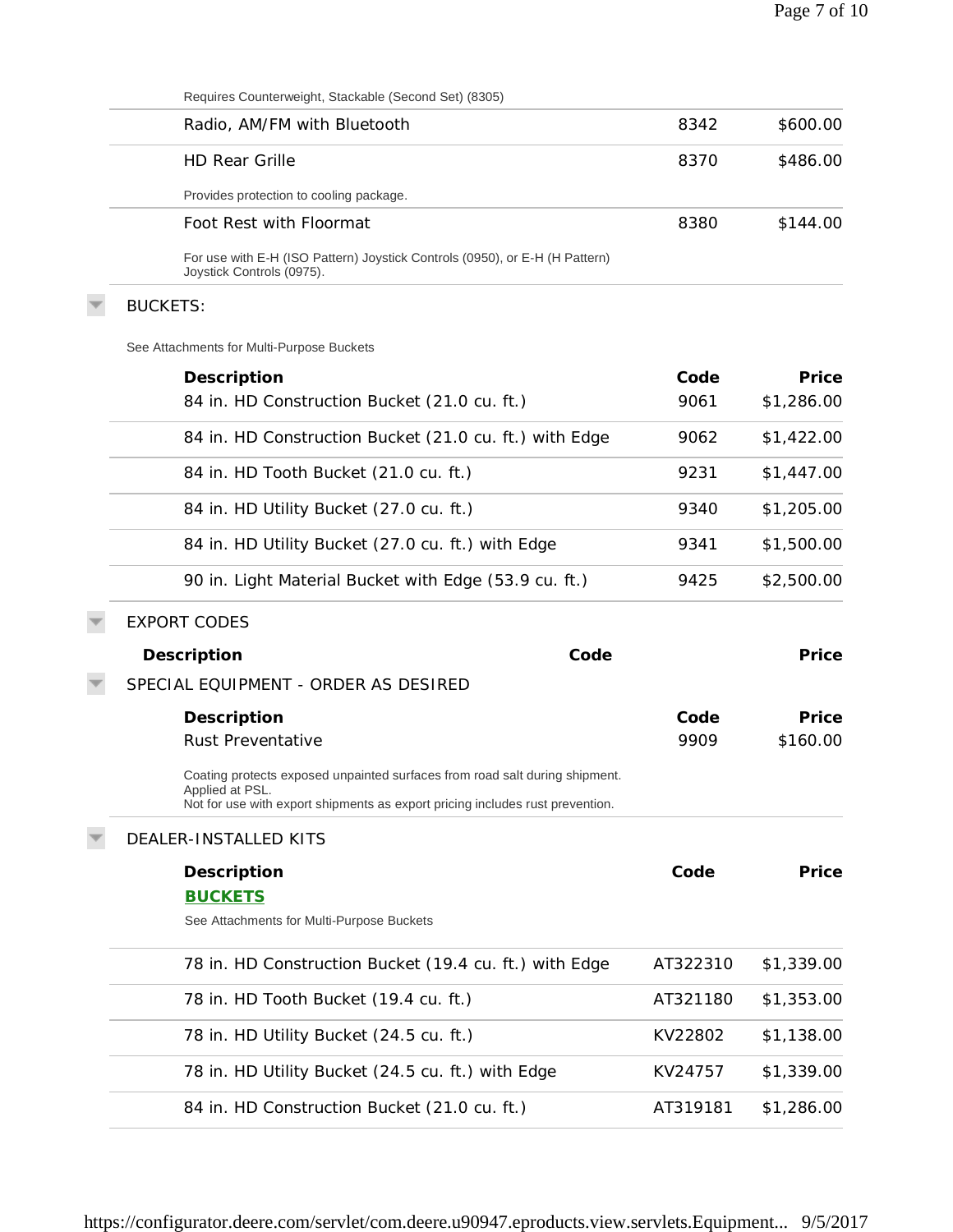| 84 in. HD Construction Bucket (21.0 cu. ft.) with Edge                                                                                                | AT322311 | \$1,422.00        |
|-------------------------------------------------------------------------------------------------------------------------------------------------------|----------|-------------------|
| 84 in. HD Tooth Bucket (21.0 cu. ft.)                                                                                                                 | AT321181 | \$1,447.00        |
| 84 in. HD Utility Bucket (27.0 cu. ft.)                                                                                                               | KV21470  | \$1,205.00        |
| 84 in. HD Utility Bucket (27.0 cu. ft.) with Edge                                                                                                     | KV24758  | \$1,500.00        |
| 90 in. Light Material Bucket with Edge (53.9 cu. ft.)                                                                                                 | BYT10314 | \$2,500.00        |
| <b>Buckets</b>                                                                                                                                        |          |                   |
| 76 in. HD Construction Bucket (18.5 cu. ft.)                                                                                                          | AT329506 | \$1,096.00        |
| 76 in. HD Construction Bucket (18.5 cu. ft.) with Edge                                                                                                | AT329644 | \$1,319.00        |
| 76 in. HD Tooth Bucket (18.5 cu. ft.)                                                                                                                 | AT329580 | \$1,322.00        |
| 78 in. HD Construction Bucket (19.4 cu. ft.)                                                                                                          | AT319180 | \$1,149.00        |
| 78 in. HD Foundry Bucket (17.8 cu. ft.)                                                                                                               | KV22758  | \$1,040.00        |
| <b>Cutting Edges</b>                                                                                                                                  |          |                   |
| 76 in. Bolt-On Cutting Edge                                                                                                                           | T223081  | <b>View Price</b> |
| Requires additional hardware; see Parts.                                                                                                              |          |                   |
| 78 in. Bolt-On Cutting Edge                                                                                                                           | KV12758  | <b>View Price</b> |
| Requires additional hardware; see Parts.                                                                                                              |          |                   |
| 84 in. Bolt-On Cutting Edge                                                                                                                           | KV12471  | <b>View Price</b> |
| Requires additional hardware; see Parts.                                                                                                              |          |                   |
| <b>Kits and Accessories</b>                                                                                                                           |          |                   |
| Attachment Control                                                                                                                                    | BYT10040 | \$415.00          |
| Joystick handles fully populated with all buttons.<br>3 and 14 Pin electrical attachment control harness.<br>Dash mounted 4th function Rocker Switch. |          |                   |
| Backhoe Attachment Mounting Kit                                                                                                                       | AT466358 | \$119.00          |
| Beacon Warning Light                                                                                                                                  | BYT10048 | \$320.00          |
| <b>Block Heater Kit</b>                                                                                                                               | AT439115 | \$112.00          |
| Bobcat Attachment Harness Adapter Kit                                                                                                                 | AT417736 | \$344.00          |
| Must have the 14 pin attachment connector already installed.                                                                                          |          |                   |
| Boom Mounted Hose Guide Kit                                                                                                                           | AT436025 | \$102.00          |
| Counterweight, Stackable (Single Set)                                                                                                                 | AT348835 | \$356.00          |
| Includes 2 - 86 lb weights (39 Kg)                                                                                                                    |          |                   |
| Deluxe Light Package                                                                                                                                  | BYT10041 | \$1,200.00        |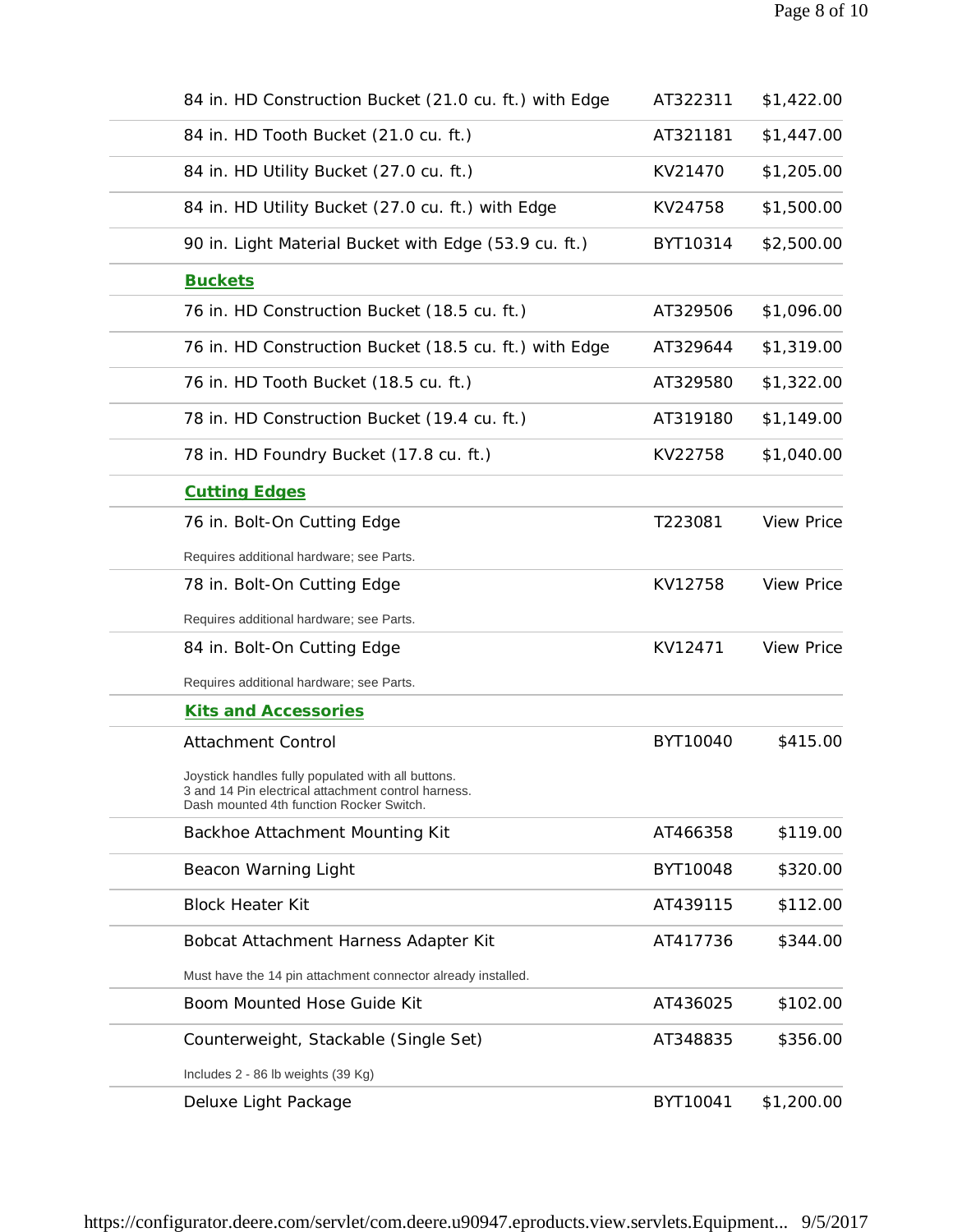| Includes 2 additional side lights and LED light bulbs for all exterior machine<br>lights.                                                                              |          |            |
|------------------------------------------------------------------------------------------------------------------------------------------------------------------------|----------|------------|
| EH Joystick Performance Package                                                                                                                                        | BYT10454 | \$593.00   |
| Enables the following features:<br>Switchable control patterns between ISO and H<br>Selectable propel aggressiveness<br>Creeper Mode<br>Boom and Bucket speed settings |          |            |
| Engine Air Pre-Cleaner Kit                                                                                                                                             | AT439117 | \$457.00   |
| Field Kit, Reversing Fan                                                                                                                                               | BYT10356 | \$834.00   |
| Kit is compatible with G series models (331G, 333G, 330G & 332G).                                                                                                      |          |            |
| Foot Throttle Removal Kit                                                                                                                                              | AT410246 | \$52.00    |
| <b>HD Rear Grille</b>                                                                                                                                                  | BYT10058 | \$593.00   |
| Provides protection to cooling package.                                                                                                                                |          |            |
| Hazard Warning Lights                                                                                                                                                  | BYT10050 | \$127.00   |
| High Spring Effort Joysticks                                                                                                                                           | AT433683 | \$766.00   |
| JDLink Hardware Kit                                                                                                                                                    | BYT10060 | \$100.00   |
| Joystick Pod Mounted Throttle                                                                                                                                          | AT419446 | \$152.00   |
| Radio, AM/FM with Aux Input and Bluetooth                                                                                                                              | BYT10042 | \$575.00   |
| Streaming Bluetooth, no Hands-Free.                                                                                                                                    |          |            |
| Rear View Camera                                                                                                                                                       | BYT10051 | \$850.00   |
| Includes 5" LCD monitor.                                                                                                                                               |          |            |
| SMV Sign                                                                                                                                                               | BYT10059 | \$77.00    |
| Severe Duty Door                                                                                                                                                       | AT438266 | \$3,076.00 |
| Includes windshield wiper.<br>Required to meet ISO 8084 Forestry Applications.<br>Severe Duty Door Hardware kit is also needed.                                        |          |            |
| Severe Duty Door Hardware Kit                                                                                                                                          | BYT10085 | \$170.00   |
| Single Point Lift System                                                                                                                                               | AT469520 | \$1,540.00 |
| Standard Door, Field Kit                                                                                                                                               | AT438268 | \$1,030.00 |
| <b>Tooth Bars</b>                                                                                                                                                      |          |            |
| 76 in. Tooth Bar - 8 Teeth                                                                                                                                             | AT331906 | \$525.00   |
| 76 in. Tooth Bar for BOCE - 8 Teeth                                                                                                                                    | AT347130 | \$772.00   |
| 78 in. Tooth Bar - 8 Teeth                                                                                                                                             | KV12296  | \$559.00   |
| 78 in. Tooth Bar for BOCE - 7 Teeth                                                                                                                                    | AT347132 | \$803.00   |
|                                                                                                                                                                        |          |            |